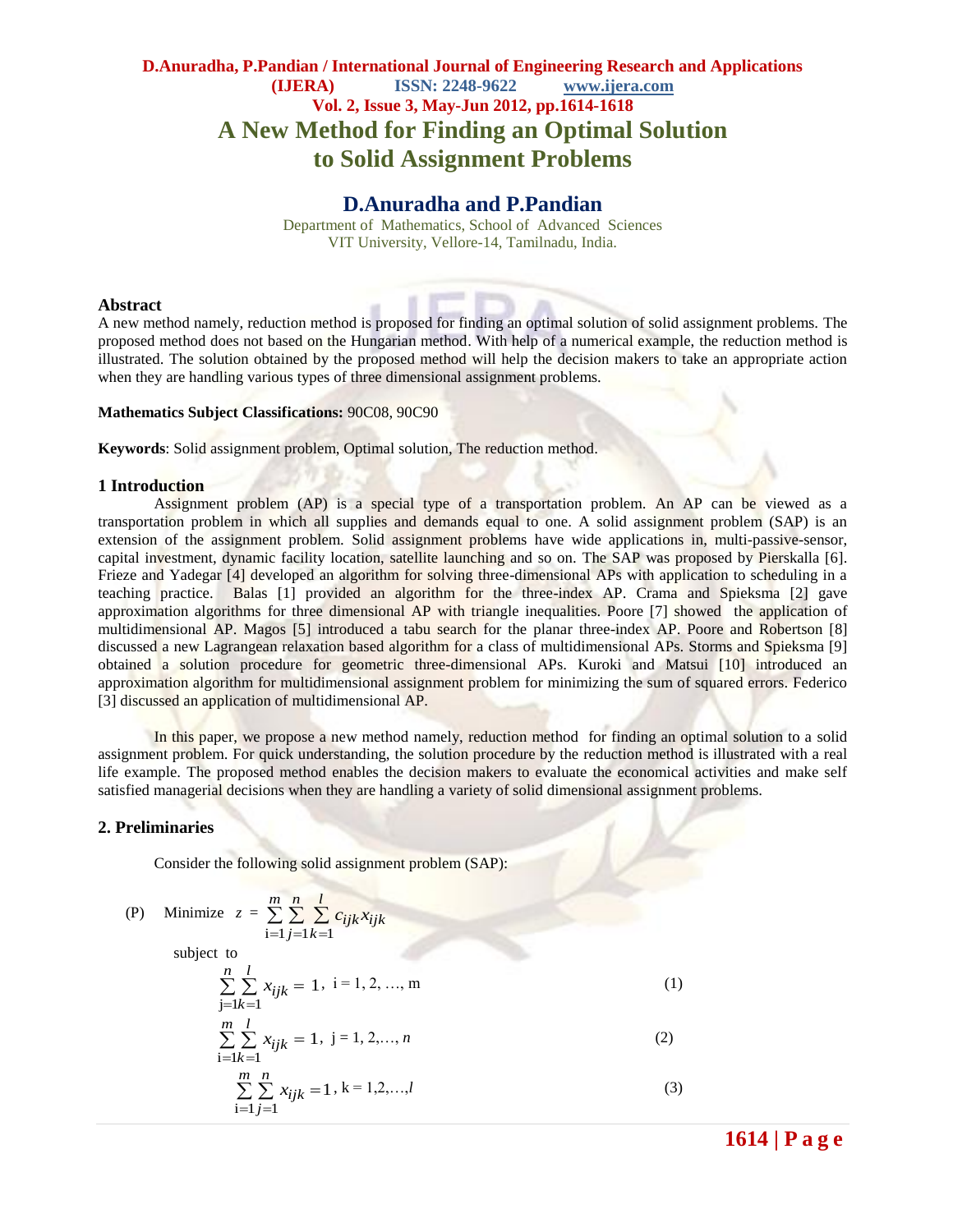## **D.Anuradha, P.Pandian / International Journal of Engineering Research and Applications (IJERA) ISSN: 2248-9622 www.ijera.com Vol. 2, Issue 3, May-Jun 2012, pp.1614-1618**  $x_{ijk} = 0$  (or) 1, for all *i*, *j* and *k* (4)

where  $c_{ijk}$  is the cost of assigning job j to be performed by worker i in machine k.  $x_{ijk} = 1$ , if job j is assigned to worker i in machine k, and  $x_{ijk} = 0$ , otherwise.

If  $m = n = l$ , then the SAP is called a balanced SAP. Any set of non-negative allocations to a SAP which satisfies the equations  $(1)$ ,  $(2)$ ,  $(3)$  and  $(4)$  is called a feasible solution of the SAP. A feasible solution of SAP which *l*

minimizes the total assignment cost, that is,  $\sum_{i,j} \sum_{i,j} \sum_{i,j,k} x_{ijk} x_{ijk}$ *k*  $\sum_{i=1}^{m} \sum_{j=1}^{n} \sum_{k=1}^{l} c_{ijk} x$ is called an optimal solution to the SAP.

#### **3. The Reduction Method**

Now, we propose a new method namely, reduction method for finding an optimal solution to SAPs. First, we prove the following theorem which is going to be used in the proposed method.

**Theorem 1.** Any optimal solution to the problem (Q) where

(Q) Minimize 
$$
z^* = \sum_{i=1}^m \sum_{j=1}^n \sum_{k=1}^l (c_{ijk} - u_i - v_j - w_k)x_{ij}
$$

subject to  $(1)$  to  $(4)$  are satisfied,

where  $u_i$ ,  $v_j$  and  $w_k$  are some real values, is an optimal solution to the problem (P) where

(P) Minimize  $z = \sum \sum \sum$  $=1$ j=1k=  $=$ *m n l*  $z = \sum \sum \sum c_{ijk}x$  $i = 1 j = 1 k = 1$ ijk $x_{\rm jk}$ 

subject to  $(1)$  to  $(4)$  are satisfied.

**Proof:** Now, *m n l z c x* i 1j 1k 1 ijk ijk \* *m n l u x* i 1j 1k 1 <sup>i</sup> ijk *m n l v x* i 1j 1k 1 j ijk *m n l v x* i 1j 1k 1 <sup>j</sup> ijk *m n l w x* i 1j 1k 1 k ijk = *m z u* i 1 i *n v* j 1 <sup>j</sup> *l w* k 1 k (from (1), (2) and (3))

Since  $\sum$ = *m u*  $i = 1$  $\sum$  $=$ *n v*  $\sum_{j=1}^{n} v_j$  and  $\sum_{k=1}^{n}$ = *l w*  $k = 1$  $k<sub>k</sub>$  are independent of  $x_{ijk}$ , for all i, j and k, we can conclude that any optimal solution

to the problem (Q) is also an optimal solution to the problem (P). Hence the theorem.

Now, we introduce the reduction method for finding an optimal solution to SAP.

The reduction method proceeds as follows:

**Step 1:** Convert the given SAP into a balanced one, if it is not.

**Step 2:** Construct Men–Job (M–J) table in which rows are Men's and columns are Jobs.

**Step 3:** Subtract each entries of Men of the table by its minimum and then, subtract each entries of a Job of the reduced table by its minimum.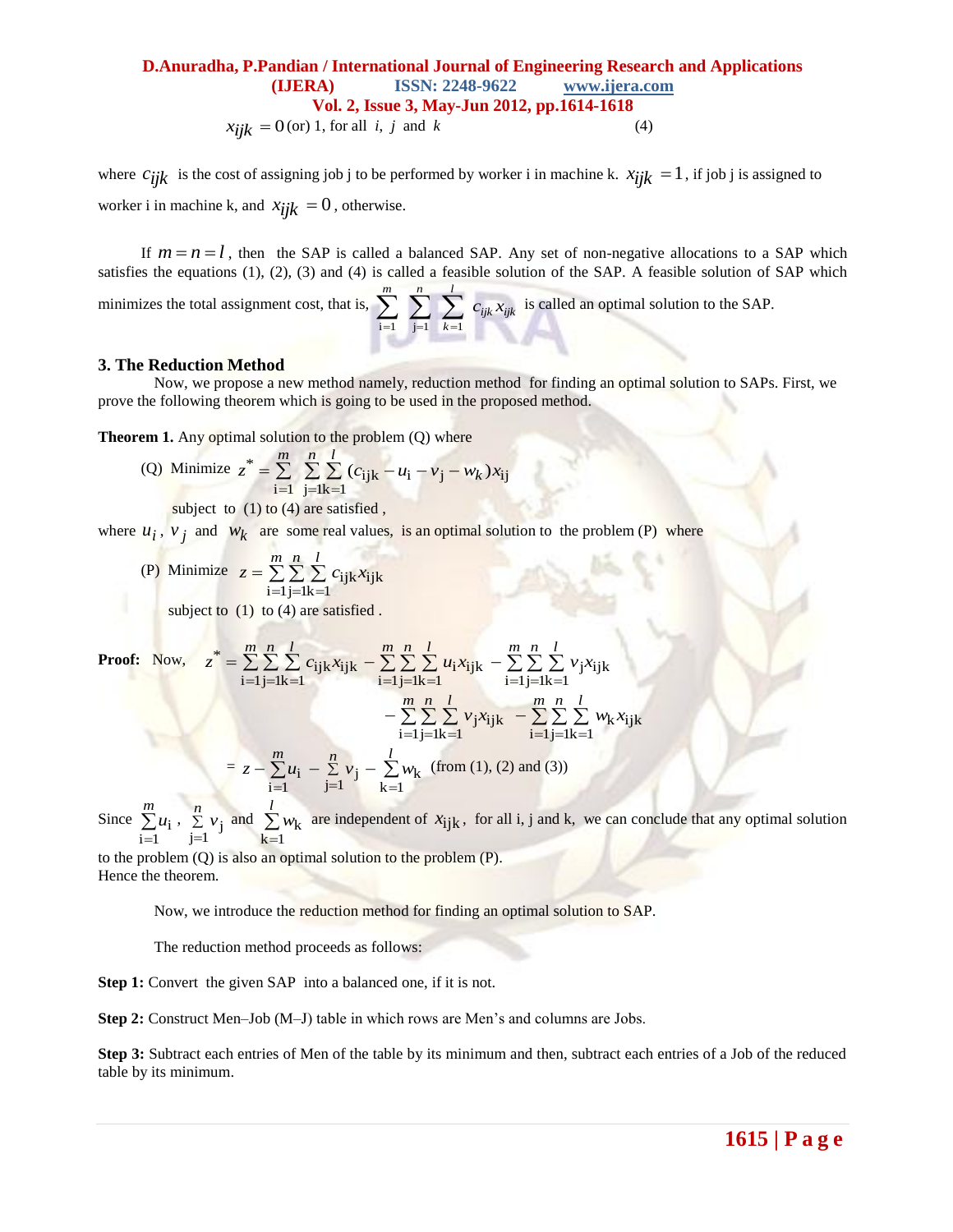### **D.Anuradha, P.Pandian / International Journal of Engineering Research and Applications (IJERA) ISSN: 2248-9622 www.ijera.com Vol. 2, Issue 3, May-Jun 2012, pp.1614-1618**

**Step 4:** Check if there is a possibility to assign each Men with a Job which correspond to a cell of zero cost. If so, go to Step 6. If not, go to Step 5.

**Step 5:** Cover all men(s), job(s) and factory(s) having zeros of reduced assignment table with the minimum number of horizontal and vertical lines. Then, select a smallest uncovered element and subtract this minimum element from all uncovered elements and add the same to all elements at the intersection cells. Then, go to Step 4.

**Step 6:** Construct the Job–Factory (J–F) table using the reduced table obtained from Step 4. and then, apply Step 4. to Step 5. to the J–F table. Then, go to Step 7.

**Step 7:** Construct the Factory–Men (F–M) table using the reduced table obtained from Step 6. and then, apply Step 4. to Step 5. to the F–M table. Then, go to Step 8.

**Step 8:** Check if there is a possible to assign each job with the corresponding men's using the cells having zero cost and each men with the corresponding jobs using the cells having zero cost, each job with the corresponding factories using the cells having zero cost and each factory with the corresponding jobs using the cells having zero and each men with the corresponding factories using the cells having zero cost and each factory with the corresponding men's using the cells having zero of the reduced solid assignment table (Such table is called allocation table). If not, convert into it by applying Step 5.

**Step 9:** Select a men/a job/a factory having minimum number of zeros of the allocation table. Then, select a zero cell having minimum original cost (say man  $M_i$ ) and cross off all other zeros that correspond to job  $J_i$  and factory  $F_k$ . If more than one occurs, select any one.

**Step 10:** Reform the reduced table after removing fully used men, fully used job, and fully used factory.

**Step 11:** Repeat Step 9 and Step 10 until all men's are fully used, all jobs are fully used and all factories are fully used.

**Step 12:** This allotment yields an optimal solution to the given SAP (by Theorem 1).

#### **4. Numerical Example:**

Now, the reduction method is illustrated by the following example.

**Example 1:** Suppose that there are three men denoted by  $M_1$ ,  $M_2$  and  $M_3$ , three factories denoted by  $F_1$ ,  $F_2$ and  $F_3$ , and three jobs denoted by  $J_1$ ,  $J_2$  and  $J_3$ . It is known that  $c_{ijk}$  is the cost of the assigning job j to be performed by the man i in the factory k. Besides, three men, three factories and three jobs can be associated with only one of the others, that is, only one man with only one factory with only one job. The assignment costs  $c_{ijk}$  are given in the following table.

| <b>Factories</b>                          | $F_1$          |       |       | $F_1$ |                |       | $\,_1$ |       |       |  |
|-------------------------------------------|----------------|-------|-------|-------|----------------|-------|--------|-------|-------|--|
|                                           |                | $F_2$ |       |       | F <sub>2</sub> |       |        | $F_2$ |       |  |
|                                           |                |       | $F_3$ |       |                | $F_3$ |        |       | $F_3$ |  |
| Mens $\sqrt{J}$ <i>Jobs</i> $\rightarrow$ | J <sub>1</sub> |       |       | $J_2$ |                |       | $J_3$  |       |       |  |
| $M_1$                                     | 10             | 8     | 12    | 9     | 10             | 27    | 15     | 10    | 13    |  |
| $M_2$                                     | 8              | 6     | 7     | 9     | 6              | 12    | 7      | 11    | 12    |  |
| $M_3$                                     | 9              | 7     | 6     | 10    | 7              | 12    | 8      | 6     | 8     |  |

Note that the given SAP is a balanced one.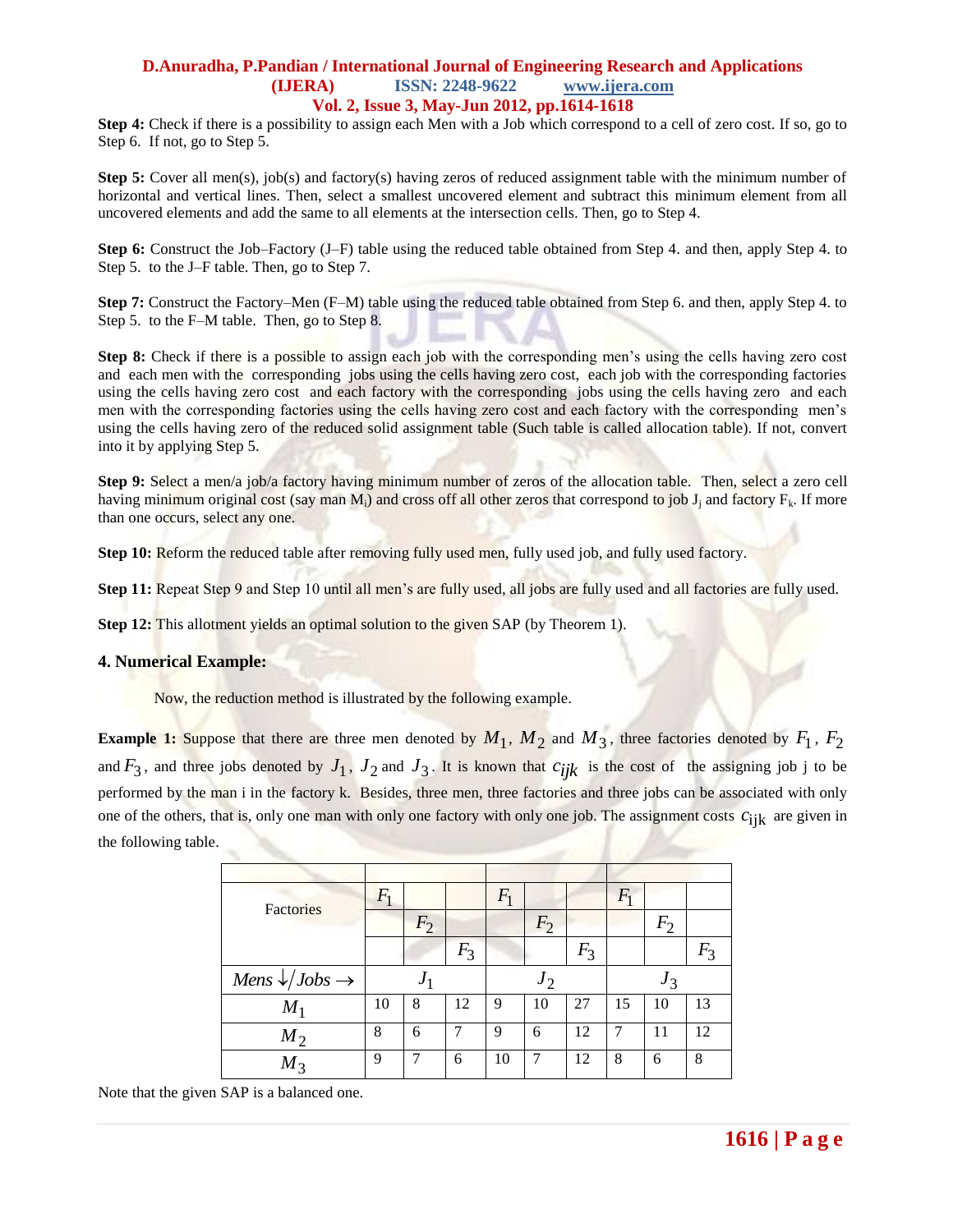## **D.Anuradha, P.Pandian / International Journal of Engineering Research and Applications (IJERA) ISSN: 2248-9622 www.ijera.com Vol. 2, Issue 3, May-Jun 2012, pp.1614-1618**

Now, using the Step 2. to the Step 5. of the reduction method, we have the following M–J table.

|       | J     |                |                |       | $J \gamma$                  |       | J <sub>2</sub> |       |                  |
|-------|-------|----------------|----------------|-------|-----------------------------|-------|----------------|-------|------------------|
|       | $F_1$ | $F_2$          | $F_3$          | $F_1$ | $F_2$                       | $F_3$ | $F_1$          | $F_2$ | $F_{\mathsf{3}}$ |
| $M_1$ |       |                | $\overline{c}$ |       |                             | 16    |                |       |                  |
| $M_2$ | 2     | $\overline{2}$ |                | 2     |                             |       |                | 6     |                  |
| $M_3$ | 3     | 3              |                | 3     | $\mathcal{D}_{\mathcal{L}}$ |       |                |       |                  |

**Barnett M.** 

Now, using the Step 6. of the reduction method, we have the following J–F table.

w

| $M_1$ |            |               |      |                |                             | $M_2$   $M_3$   $M_1$   $M_2$   $M_3$   $M_1$   $M_2$ | $M_3$ |
|-------|------------|---------------|------|----------------|-----------------------------|-------------------------------------------------------|-------|
|       | $\bigcirc$ | $\mathcal{R}$ | $-2$ | $\overline{3}$ | $\mathcal{L}$               |                                                       |       |
|       |            |               |      |                | 16                          |                                                       |       |
|       |            |               |      |                | $\mathcal{D}_{\mathcal{L}}$ |                                                       |       |

76. ZD

Now, using the Step 7. of the reduction method , we have the following F–M table.

|         | $M_1$                       |          |                |                             | $M_2$               |                | $M_3$ |                |  |
|---------|-----------------------------|----------|----------------|-----------------------------|---------------------|----------------|-------|----------------|--|
|         | J <sub>1</sub>              | $J_2$    | $J_3$          | J <sub>1</sub>              | $\overline{2}$<br>J | J <sub>3</sub> |       | $\overline{2}$ |  |
|         | $\Omega$                    |          |                | $\overline{2}$              | 2                   | 0              | 3     | $\mathcal{R}$  |  |
| $F_{2}$ | $\Omega$                    | $\Omega$ |                | $\mathcal{D}_{\mathcal{L}}$ |                     | 6              | 3     | 2              |  |
| $F_{2}$ | $\mathcal{D}_{\mathcal{L}}$ | 16       | $\overline{2}$ |                             |                     |                |       |                |  |

Now, using the Step 8. to the Step 11. of the reduction method, we obtain the following optimum allotment table.

| Factories                      | $F_1$    |          |                | $F_1$          |                  |       | $F_1$          |                |       |  |
|--------------------------------|----------|----------|----------------|----------------|------------------|-------|----------------|----------------|-------|--|
|                                |          | $F_2$    |                |                | F <sub>2</sub>   |       |                | F <sub>2</sub> |       |  |
|                                |          |          | $F_3$          |                |                  | $F_3$ |                |                | $F_3$ |  |
| Mens $\sqrt{Jobs} \rightarrow$ |          |          |                | $J_2$          |                  |       | $J_3$          |                |       |  |
| $M_1$                          | $\Omega$ | $\Omega$ | $\overline{2}$ |                | $\Omega$<br>(10) | 16    | $\overline{4}$ |                | 2     |  |
| $M_2$                          | 2        | 2        | 1              | $\overline{2}$ |                  | 5     | $\Omega$       | 6              | 5     |  |
| $M_3$                          | 3        | 3        | $\Omega$<br>6) | 3              | 2                | 5     |                |                |       |  |

Therefore, the optimal solution to the given solid assignment problem is

$$
M_3 \xrightarrow{F_3} J_1
$$
,  $M_2 \xrightarrow{F_1} J_3$  and  $M_1 \xrightarrow{F_2} J_2$ 

and the total minimum assignment cost is 23.